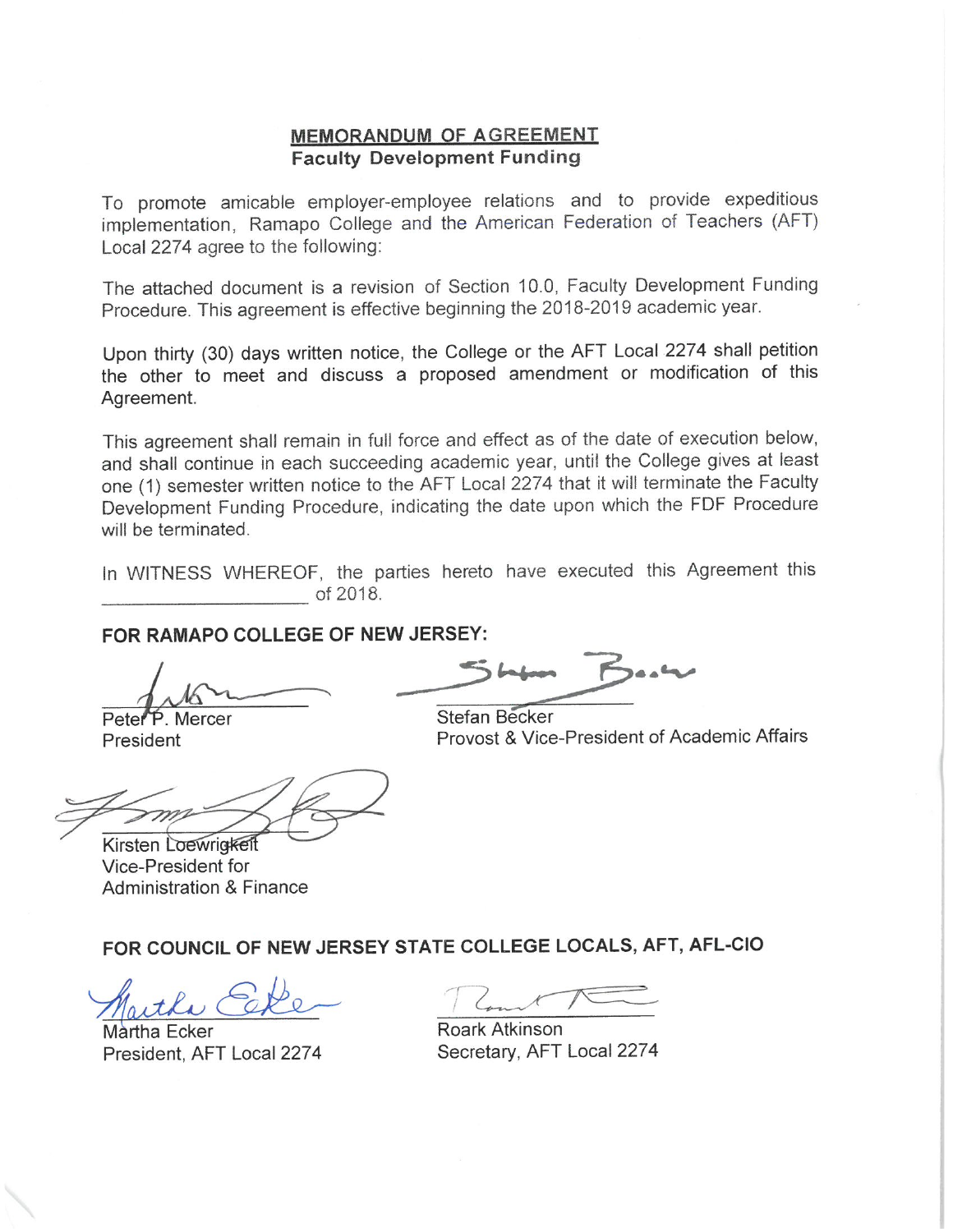### **10.0 FACULTY DEVELOPMENT FUNDING PROCEDURE**

An applicant submits a proposal for Faculty Development Funding (FDF) **to the Dean**. The recipient of the funding is hereafter referred to as the "recipient".

### **Faculty Development Funding is available in two categories:**

**Stipends** are awarded in the amount of (4 credits) at the current overload rate.

**Stipends** are awarded for work during the summer (July and August), and are paid in two parts: one-half of the award amount is payable on the last pay period of July and the second half is paid following submission by the candidate of a report to the Dean and the Provost, with a copy to the Office of Employee Relations, summarizing the activities and use of the funding. The report must be submitted no later than the end of the academic year in which the award was made, or upon completion of the proposed work, whichever is first. Funds are disbursed as supplemental pay and taxed as such.

**Grants** are awarded to reimburse specific planned expenses noted in the applicant's proposal (a grant is an amount of funding set aside for reimbursable expenses awarded and is administered by the Office of the Provost). As a recipient incurs approved expenses, he/she submits receipts and documentation that the expense was incurred as described in his/her proposal. The recipient is then reimbursed for the approved expense up to the maximum amount of the grant awarded.

A grant recipient may not submit a request for reimbursement until the start of the next fiscal year following notification of the award (July 1).

# **Eligibility**

Any member of the College Faculty appointed at Instructor, Assistant, Associate or Professorial rank may apply for FDF. The intent of the funding is to facilitate the production of scholarship, as defined in the Faculty Handbook.

Individuals may submit only one (1) proposal for FDF per academic year. A proposal may include a request for a stipend, grant, or both. The proposal is limited to *one (1)* scholarly project only.

Awards are granted based upon the recommendation of the All-College (FDF) Committee, awarded by the Provost, and are contingent upon the availability of funds.

# **Application Timeline**

The FDF calendar will be posted on the Employee Relations web page [\(https://www.ramapo.edu/er/?Faculty=open\)](https://www.ramapo.edu/er/?Faculty=open) no later than September 1st.

The All-College FDF Committee will make its recommendation to the Provost no later than the second Friday in December.

The Provost will notify applicants of awards before the end of December.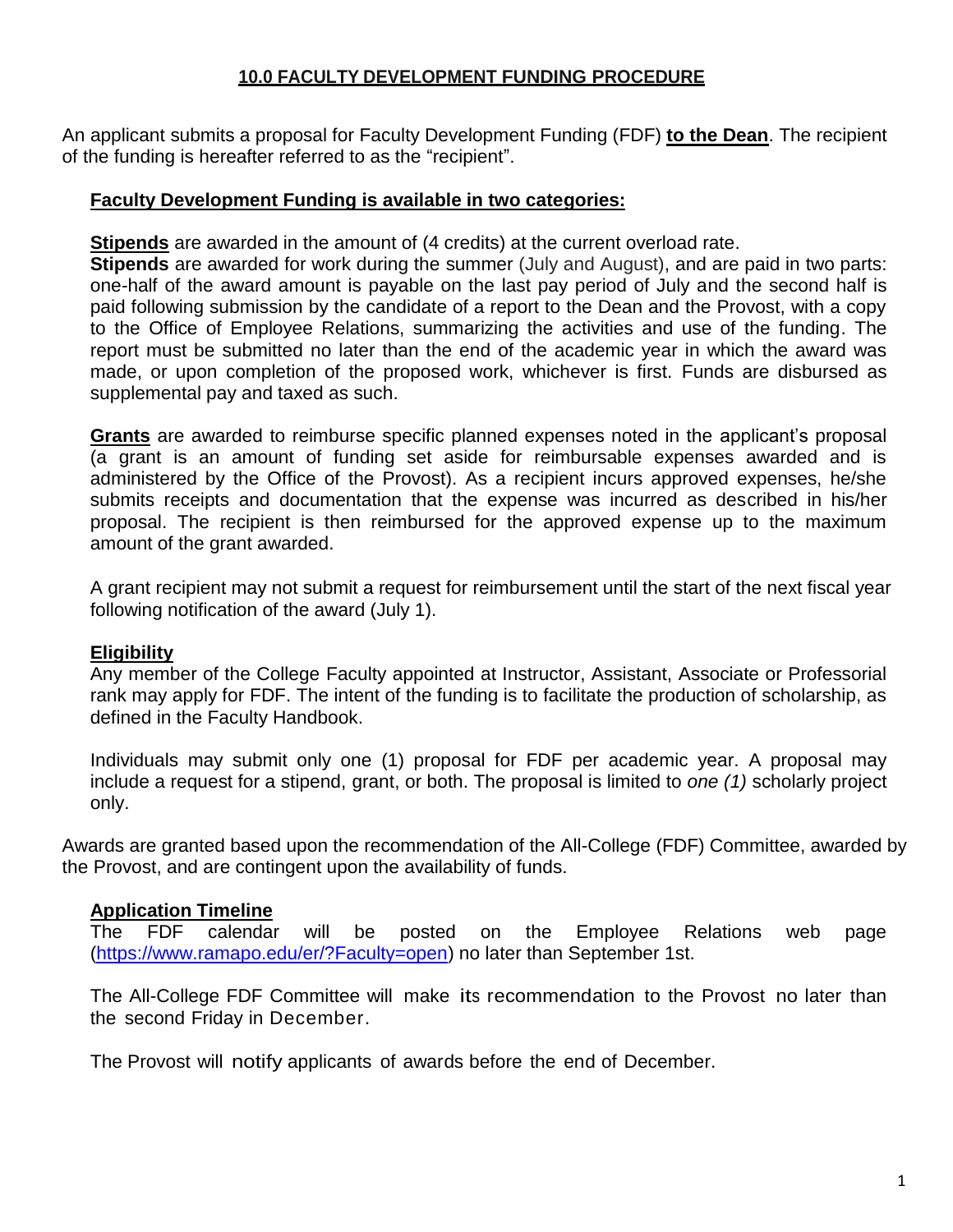### **Application Procedure**

Applicants must submit an (FDF) application, appended with appropriate supporting documentation to explain their proposed project, to their Unit/Dean. Applicants should address the following points:

1. Evidence that the project would contribute to the applicant's professional growth and classroom effectiveness as well as evidence of any potential impact on other academic programs at the College.

2. A description of the phases of the project and self-imposed deadlines expected to be met so that the project can be completed within the time allotted (feasibility).

3. An indication of previous and current record of institutional and external support.

4. How, when and where the project will be conducted, including the use of special facilities and/or field research (national or international).

5. A stated commitment that results of the research project will be publicly shared, either through colloquia, a performance or exhibition, or publication.

6. An indication of the degree of preparation in which one has already engaged towards the project.

The applicant's documentation may be in the form of a letter and/or a narrative report. It may include whatever supplementary documentation the applicant deems appropriate, but shall not exceed a total of ten (10) pages in length and a font size no smaller than 11 point. A Common Application Form and a Proposed Budget Form **must** be included with the application.

# **Unit/Dean**

Each Unit will elect a committee to review and endorse (or not) applications for FDF.

The Dean may add his/her comments/endorsement and forwards all materials to the All-College FDF Committee **via the Office of Employee Relations**.

### **All-College Faculty Development Funding Committee**

Each School of the College will elect one (1) representative to the All-College FDF Committee. Members must have completed at least two (2) years of full-time employment at the College at the time they are elected. Representatives serve for two (2) years with ASB, CA and SSHGS representatives elected in even years and SSHS and TAS representatives elected in odd years.

### **No person may serve on the All-College Faculty Development Funding Committee in the same year that he or she is an applicant for Faculty Development Funding.**

The Committee shall meet to elect a Chair. Each member of the FDF Committee is expected to carefully review and evaluate each application for Faculty Development Funding. The Committee then meets again to discuss their evaluations and to rank the applications. Ranking should be based upon the scholarly merit of the proposed project, the feasibility of the plan to carry it out, the applicant's previous and current record of institutional and external support, and the level of preparation and professionalism displayed by the applicant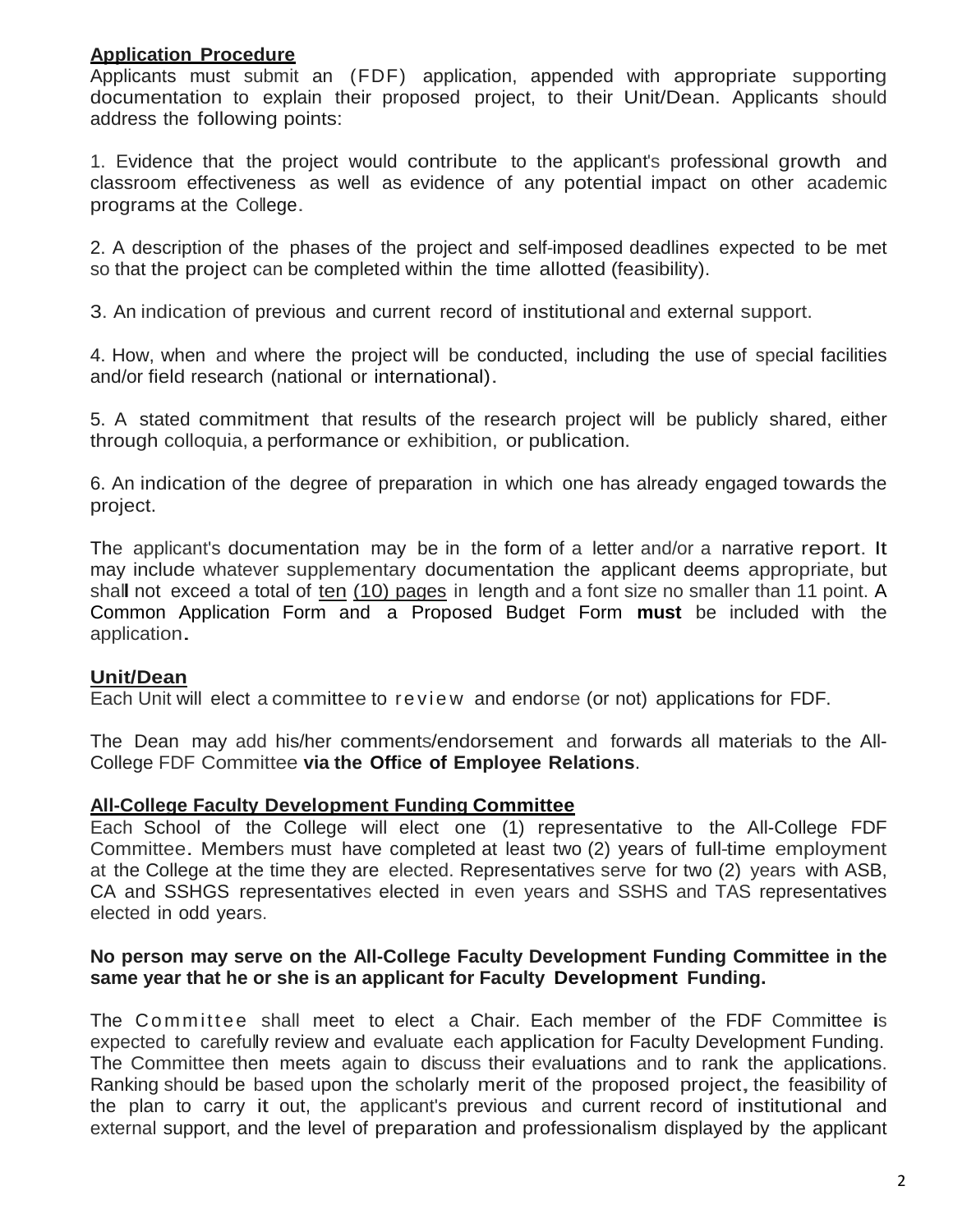in his/her approach. Judgment of the application shall not be based upon the amount requested by the applicant; either a proposal is meritorious, or it is not. The Committee shall rank every proposal, beginning with "1" for the best, numbered in order to the last (e.g., if there are 35 applications, they would be ranked 1 through 35.)

### **Awards**

Applicants may request a stipend, grant or combination of the two. No recipient shall receive more than \$10,000 in awards.

All levels of support are possible and applicants are encouraged to apply even for small amounts.

Note: While Faculty may apply for FDF and a Sabbatical in the same academic year, because Faculty are not permitted to receive additional institutional funding while they are on Sabbatical, including FDF, Faculty applying for an FDF and a Sabbatical are responsible for ensuring that any work and/or projects related to his/her FDF award must be completed outside of the semester(s) he/she has been awarded a sabbatical leave. As such, any FDF report(s) submitted to the Dean and Provost that demonstrate either a portion of an entire FDF project/assignment was conducted while on a sabbatical leave will not be approved for payment.

The Committee shall proceed in the order of its ranking, recommending awards until available funds have been expended. It will often be the case that final awards will not be fully funded due to inadequate funds. In that case, the Committee will contact the applicant to determine whether he/she will accept <sup>a</sup> partial award, and if so, award the partial amount. If the applicant will not accept a partial award the Committee will proceed to the next applicant in ranked order and repeats the process until all funds have been awarded.

### **Verification of Work Completed**

All recipients must verify their work in the following ways:

**Recipients of Stipends** shall receive one-half of their award amount payable on the last pay period of July. The second half shall be received upon submission and acceptance of a report to their Dean and the Office of the Provost, with a copy to the Office of Employee Relations, summarizing their activities and use of funding. The report must be submitted no later than the end of the academic year in which the award was made, or upon completion of the proposed work, whichever is first.

**Recipients of Grants** will have access to 90% of the awarded grant amount, reimbursed as expenses are submitted. The final 10% of the award will be made available upon submission and approval of a report to the Dean and the Office of the Provost with a copy to the Office of Employee Relations, summarizing their activities and use of funding. The report must be submitted no later than the end of the academic year in which the award was made, or upon completion of the proposed work, whichever is first.

**Changes in Funded Proposals** Any change to a funded proposal must be approved by the Provost prior to implementation. The Provost may consult with the Dean before approving or denying changes.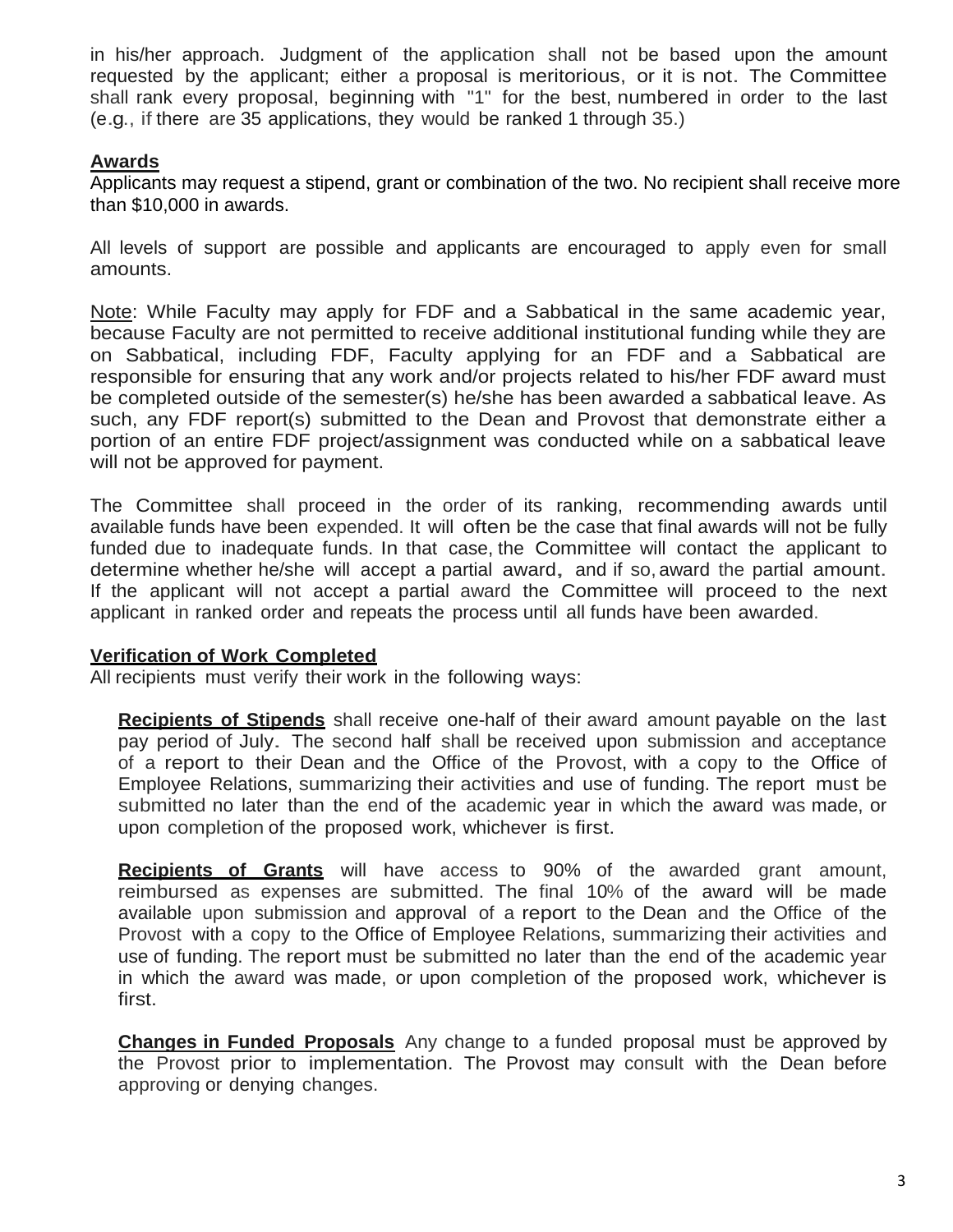#### **RAMAPO COLLEGE OF NEW JERSEY COMMON APPLICATION FORM**

|         |                      |                                                                                                                                                                                                                                                                                                                                                      | DATE:         |
|---------|----------------------|------------------------------------------------------------------------------------------------------------------------------------------------------------------------------------------------------------------------------------------------------------------------------------------------------------------------------------------------------|---------------|
|         |                      | TITLE: □ Assistant □ Associate □ Full Professor of _____________________________                                                                                                                                                                                                                                                                     |               |
|         |                      | UNIT: $\Box$ ASB $\Box$ CA $\Box$ LIB $\Box$ SSHGS $\Box$ SSHS $\Box$ TAS YEAR APPOINTED:                                                                                                                                                                                                                                                            |               |
|         |                      | FUNDING REQUESTED: [ Career Development   FDF   Sabbatical<br>$\Box$ Other                                                                                                                                                                                                                                                                           |               |
|         |                      | Have you ever been awarded a sabbatical leave? $\Box$ No $\Box$ Yes If yes, when?                                                                                                                                                                                                                                                                    |               |
|         |                      | Have you applied for or intend to apply for a Sabbatical leave during this academic year? $\square$ No $\square$ Yes                                                                                                                                                                                                                                 |               |
|         |                      | If yes, please specify what the Sabbatical would entail and the semester(s) that you are applying for a<br>Sabbatical leave <sup>1</sup> : All and the same of the same of the same of the same of the same of the same of the same of the same of the same of the same of the same of the same of the same of the same of the same of the same of t |               |
|         |                      | Have you applied for or intend to apply for any other in-house funding this year? $\Box$ No $\Box$ Yes<br>If yes, please specify: example and a set of the set of the set of the set of the set of the set of the set of the set of the set of the set of the set of the set of the set of the set of the set of the set of the set of t             |               |
|         |                      | Have you applied for outside funding related to this project? $\Box$ No $\Box$ Yes                                                                                                                                                                                                                                                                   |               |
|         |                      | Have you received in-house support for scholarship within the last five years? $\Box$ No $\Box$ Yes                                                                                                                                                                                                                                                  |               |
|         |                      | If yes, list previous in-house awards: FDF, Career Development, Ramapo Foundation, Sabbatical, TLTR:                                                                                                                                                                                                                                                 |               |
| Year    | <b>Award Program</b> | Project                                                                                                                                                                                                                                                                                                                                              | <b>Amount</b> |
| 2017/18 |                      |                                                                                                                                                                                                                                                                                                                                                      |               |
| 2016/17 |                      | <u> 1990 - Jan James James James James James James James James James James James James James James James James J</u>                                                                                                                                                                                                                                 |               |
| 2015/16 |                      | <u> 1990 - Jan James James James James James James James James James James James James James James James James J</u>                                                                                                                                                                                                                                 |               |
| 2014/15 |                      |                                                                                                                                                                                                                                                                                                                                                      |               |
| 2013/14 |                      |                                                                                                                                                                                                                                                                                                                                                      |               |

**I pledge to submit a complete report to the Dean and Office of the Provost (with a copy to Employee Relations) no later than the end of the academic year in which the award was made, or upon completion of the proposed work, whichever is first.** 

| <b>Signature</b> | Date |
|------------------|------|
|                  |      |

 $\overline{a}$ 

<sup>1</sup> Note: While Faculty may apply for FDF and a Sabbatical in the same academic year, because Faculty are not permitted to receive additional institutional funding while they are on Sabbatical, including FDF, Faculty applying for an FDF and a Sabbatical are responsible for ensuring that any work and/or projects related to his/her FDF award must be completed outside of the semester(s) he/she has been awarded a Sabbatical leave. As such, any FDF reports submitted to the Dean and the Provost that demonstrate either a portion of an entire FDF project/assignment was conducted while a Faculty member was on a Sabbatical leave will not be approved for payment.